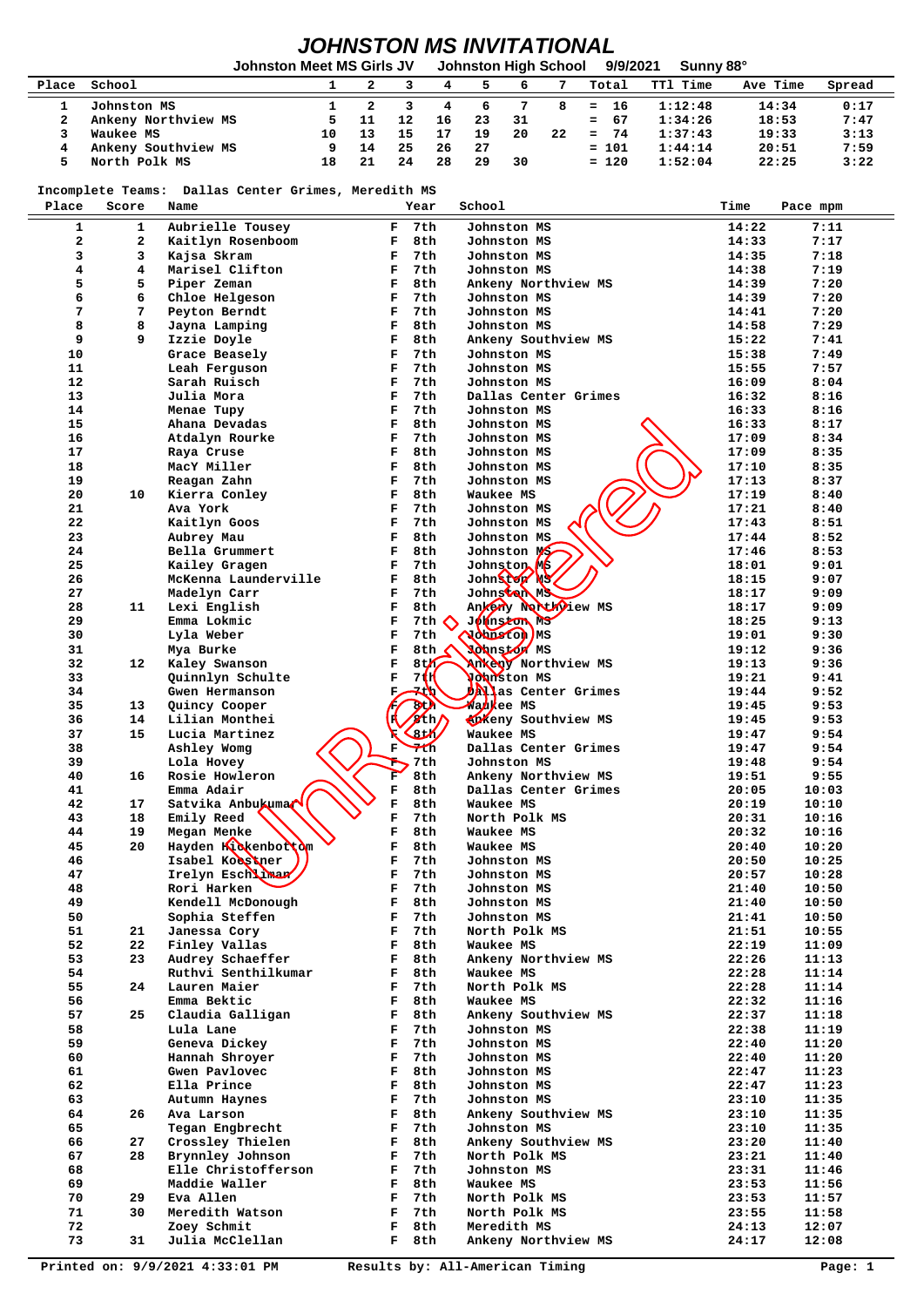## *JOHNSTON MS INVITATIONAL*

|       |       | <b>Johnston Meet MS Girls JV</b> |   |      | Johnston High School | 9/9/2021 | Sunny 88° |          |
|-------|-------|----------------------------------|---|------|----------------------|----------|-----------|----------|
| Place | Score | Name                             |   | Year | School               |          | Time      | Pace mpm |
| 74    |       | Elizabeth Cordova                | F | 8th  | Waukee MS            |          | 24:31     | 12:16    |
| 75    |       | Ella Rouse                       | F | 8th  | Waukee MS            |          | 24:37     | 12:18    |
| 76    |       | Lucy Jackson                     | F | 8th  | Waukee MS            |          | 24:37     | 12:19    |
| 77    |       | Carla Kirui                      | F | 8th  | Waukee MS            |          | 24:58     | 12:29    |
| 78    |       | Nathan Tischer                   | М | 8th  | Johnston MS          |          | 25:48     | 12:54    |
| 79    |       | Ella Wiersma                     | F | 7th  | Johnston MS          |          | 26:09     | 13:04    |

Undergister